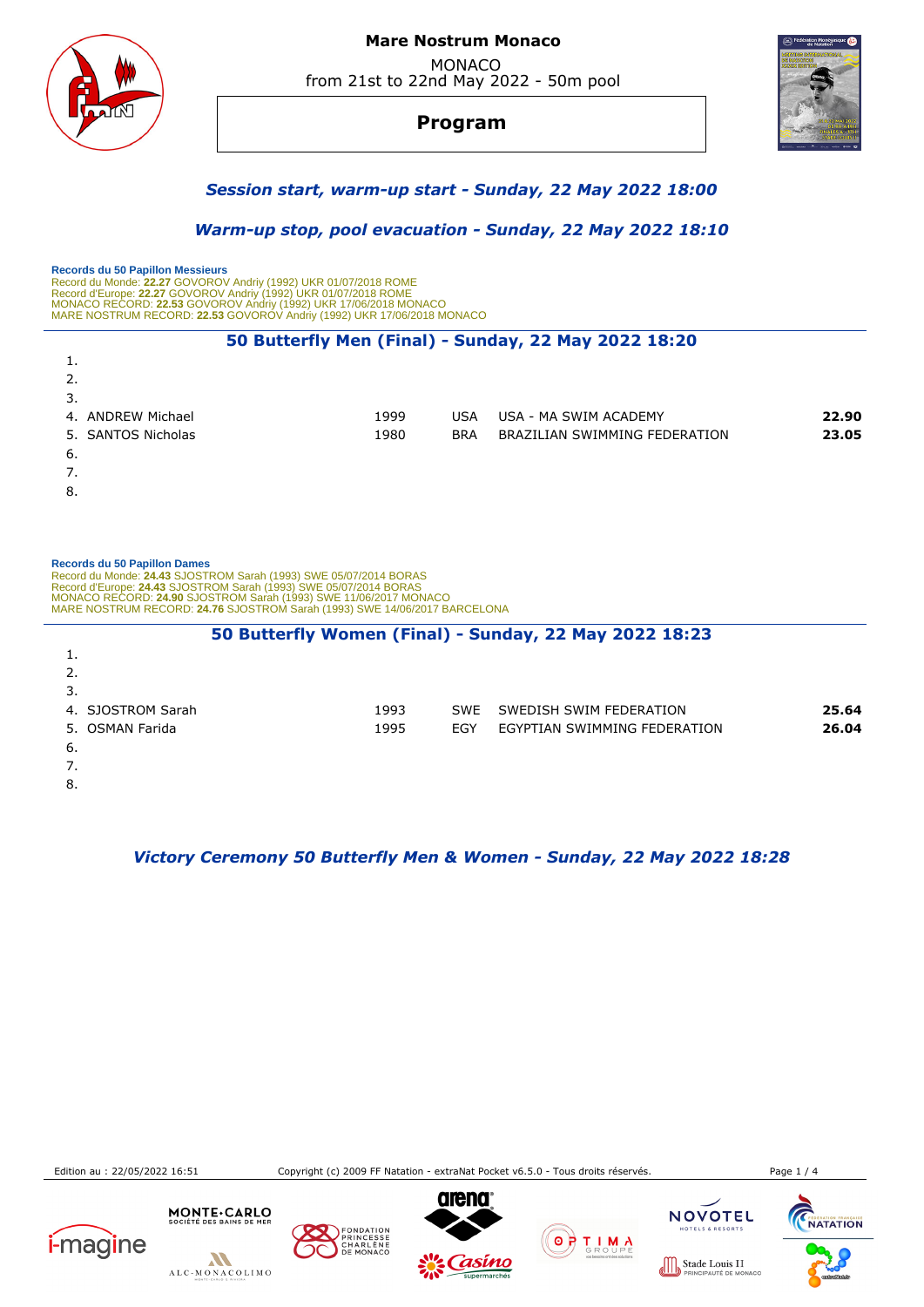**Mare Nostrum Monaco** 

 MONACO from 21st to 22nd May 2022 - 50m pool



# **Program**

#### **Records du 50 Dos Messieurs**

Record du Monde: 23.80 KOLESNIKOV Kliment (2000) RUS 18/05/2021 BUDAPEST<br>Record d'Europe: 23.80 KOLESNIKOV Kliment (2000) RUS 18/05/2021 BUDAPEST<br>MONACO RECORD: 24.45 ANDREW Michael (1999) USA 09/06/2019 MONACO MARE NOSTRUM RECORD: **24.45** ANDREW Michael (1999) USA 09/06/2019 MONACO

#### **50 Backstroke Men (Final) - Sunday, 22 May 2022 18:34**

| 1.                      |      |            |                       |       |
|-------------------------|------|------------|-----------------------|-------|
| 2.                      |      |            |                       |       |
| 3.                      |      |            |                       |       |
| 4. COETZE Pieter        | 2004 | <b>RSA</b> | SOUTH AFRICA          | 25.11 |
| 5. NDOYE-BROUARD Yohann | 2000 | <b>FRA</b> | LES DAUPHINS D'ANNECY | 25.18 |
| -6.                     |      |            |                       |       |
| 7.                      |      |            |                       |       |
| $\sim$                  |      |            |                       |       |

8.

#### **Records du 50 Dos Dames**

Record du Monde: **26.98** LIU Xiang (1996) CHN 21/08/2018 JAKARTA<br>Record d'Europe: **27.19 DAWSON Kathleen (1997) GBR 18/05/2021 BUDAPEST<br>MONACO RECORD: <b>27.37** FESIKOVA Anastasia (1990) RUS 17/06/2018 MONACO<br>MARE NOSTRUM RE

#### **50 Backstroke Women (Final) - Sunday, 22 May 2022 18:37**

| 1.               |      |            |                   |       |
|------------------|------|------------|-------------------|-------|
| 2.               |      |            |                   |       |
| 3.               |      |            |                   |       |
| 4. WILM Ingrid   | 1998 | <b>CAN</b> | CASCADE SWIM CLUB | 27.82 |
| 5. JALLOW Mimosa | 1994 | FIN        | <b>FINLAND</b>    | 28.08 |
| 6.               |      |            |                   |       |
| 7.               |      |            |                   |       |
| $\sim$           |      |            |                   |       |

8.

#### *Victory Ceremony 50 Backstroke Men & Women - Sunday, 22 May 2022 18:40*

 **Records du 50 Brasse Messieurs**  Record du Monde: **25.95** PEATY Adam (1994) GBR 25/07/2017 BUDAPEST Record d'Europe: **25.95** PEATY Adam (1994) GBR 25/07/2017 BUDAPEST MONACO RECORD: **26.33** LIMA Felipe (1985) BRA 09/06/2019 MONACO MARE NOSTRUM RECORD: **26.33** LIMA Felipe (1985) BRA 09/06/2019 MONACO

#### **50 Breaststroke Men (Final) - Sunday, 22 May 2022 18:46**

| 3. MATZERATH Lucas   | 2000 | GFR        | SG FRANKFURT                    | 27.43 |
|----------------------|------|------------|---------------------------------|-------|
| 4. GOMES JUNIOR Joao | 1986 | <b>BRA</b> | BRAZILIAN SWIMMING FEDERATION   | 27.05 |
| 5. KAMMINGA Arno     | 1995 | NFD.       | ROYAL DUTCH SWIMMING FEDERATION | 27.43 |
| -6.                  |      |            |                                 |       |

7.

1.

8.

Edition au : 22/05/2022 16:51 Copyright (c) 2009 FF Natation - extraNat Pocket v6.5.0 - Tous droits réservés. Page 2 / 4











 $0000$ 

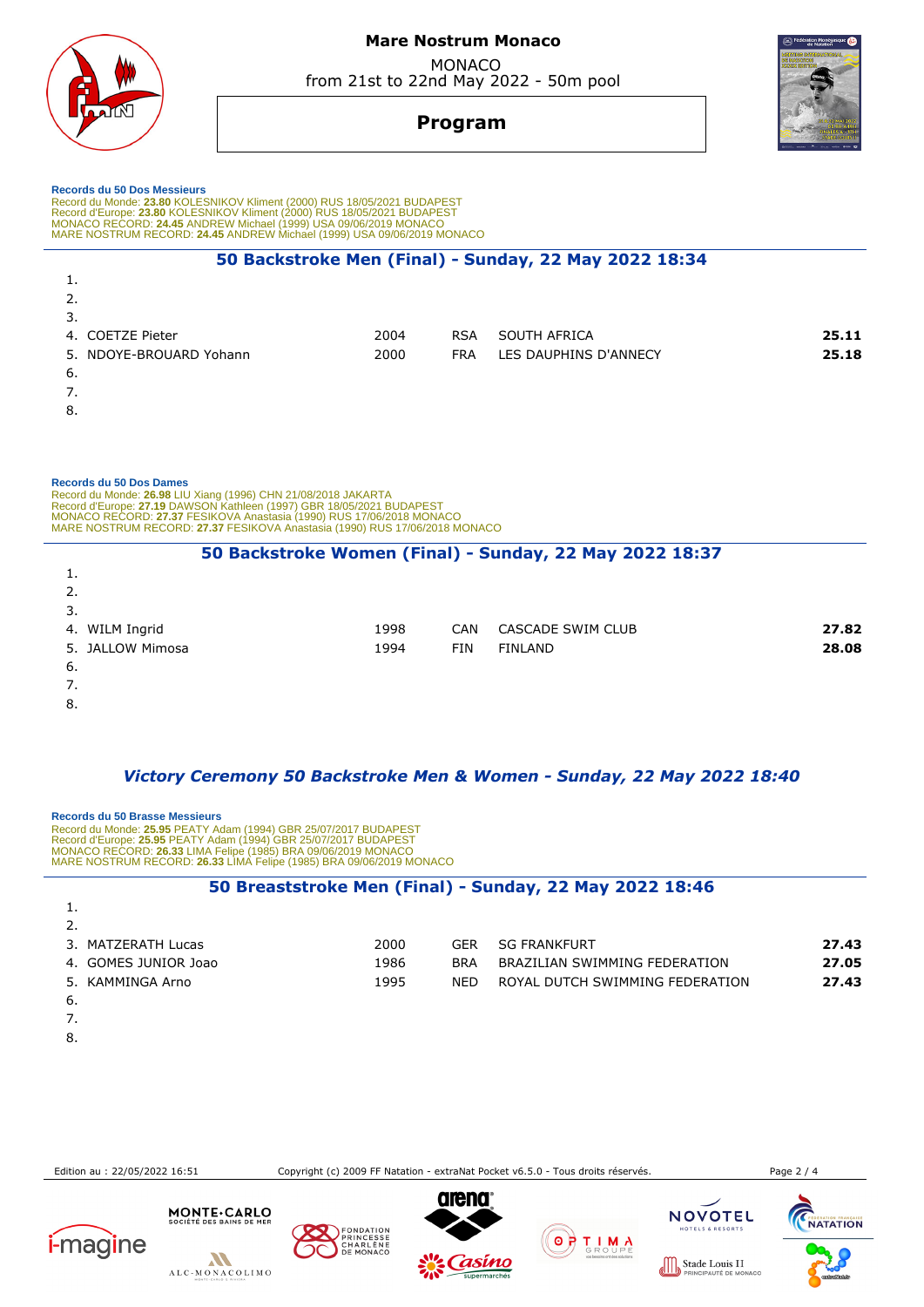

## **Mare Nostrum Monaco**  MONACO

from 21st to 22nd May 2022 - 50m pool

# **Program**

 **Records du 50 Brasse Dames**  Record du Monde: 29.30 PILATO Benedetta (2005) ITA 22/05/2021 BUDAPEST<br>Record d'Europe: 29.30 PILATO Benedetta (2005) ITA 22/05/2021 BUDAPEST<br>MONACO RECORD: 30.04 EFIMOVA Yuliya (1992) RUS 09/06/2019 MONACO<br>MARE NOSTRUM RE

## **50 Breaststroke Women (Final) - Sunday, 22 May 2022 18:49**  1. 2. 3. 4. VAN NIEKERK Lara 2003 RSA SOUTH AFRICA **30.39** 5. HANSSON Sophie 1998 SWE HELSINGBORG SIMSALLSKAP **30.76** 6. 7. 8.

#### *Victory Ceremony 50 Breaststroke Men & Women - Sunday, 22 May 2022 18:52*

 **Records du 50 Nage Libre Messieurs**  Record du Monde: **20.91** CIELO FILHO Cesar (1987) BRA 18/12/2009 SAO PAULO<br>Record d'Europe: 2**0.94 B**OUSQUET Frédérick (1981) FRA 26/04/2009 MONTPELLIER<br>MONACO RECORD: **21.31** FRATUS Bruno (1989) BRA 09/06/2019 MONACO MARE NOSTRUM RECORD: **21.31** FRATUS Bruno (1989) BRA 09/06/2019 MONACO

## **50 Freestyle Men (Final) - Sunday, 22 May 2022 18:58**

| . .             |      |            |                                 |       |
|-----------------|------|------------|---------------------------------|-------|
| 2.              |      |            |                                 |       |
| 3.              |      |            |                                 |       |
| 4. FRATUS Bruno | 1989 | <b>BRA</b> | <b>BRASIL</b>                   | 21.76 |
| 5. DE BOER Thom | 1991 | <b>NED</b> | ROYAL DUTCH SWIMMING FEDERATION | 21.94 |
| - 6.            |      |            |                                 |       |
| 7.              |      |            |                                 |       |

8.

|    | Records du 50 Nage Libre Dames<br>Record du Monde: 23.67 SJOSTROM Sarah (1993) SWE 29/07/2017 BUDAPEST<br>Record d'Europe: 23.67 SJOSTROM Sarah (1993) SWE 29/07/2017 BUDAPEST<br>MONACO RECORD: 23.95 SJOSTROM Sarah (1993) SWE 11/06/2017 MONACO<br>MARE NOSTRUM RECORD: 23.85 SJOSTROM Sarah (1993) SWE 17/06/2017 CANET |      |            |                                                        |       |
|----|-----------------------------------------------------------------------------------------------------------------------------------------------------------------------------------------------------------------------------------------------------------------------------------------------------------------------------|------|------------|--------------------------------------------------------|-------|
|    |                                                                                                                                                                                                                                                                                                                             |      |            | 50 Freestyle Women (Final) - Sunday, 22 May 2022 19:01 |       |
|    |                                                                                                                                                                                                                                                                                                                             |      |            |                                                        |       |
|    |                                                                                                                                                                                                                                                                                                                             |      |            |                                                        |       |
| 3. |                                                                                                                                                                                                                                                                                                                             |      |            |                                                        |       |
|    | 4. SJOSTROM Sarah                                                                                                                                                                                                                                                                                                           | 1993 | <b>SWE</b> | SWEDISH SWIM FEDERATION                                | 24.11 |
|    | VAN ROON Geertruida                                                                                                                                                                                                                                                                                                         | 1998 | <b>NED</b> | ROYAL DUTCH SWIMMING FEDERATION                        | 25.18 |
| 6. |                                                                                                                                                                                                                                                                                                                             |      |            |                                                        |       |
|    |                                                                                                                                                                                                                                                                                                                             |      |            |                                                        |       |
| 8. |                                                                                                                                                                                                                                                                                                                             |      |            |                                                        |       |

## *Victory Ceremony 50 Freestyle Men & Women - Sunday, 22 May 2022 19:04*

 *Edition au : 22/05/2022 16:51 Copyright (c) 2009 FF Natation - extraNat Pocket v6.5.0 - Tous droits réservés. Page 3 / 4* MONTE.CARLO **NOVOTEL CHARLES HANGAIST** FONDATION **i**-magine ΘF T I M A CHARLENE  $\boldsymbol{M}$ Stade Louis II ALC-MONACOLIMO